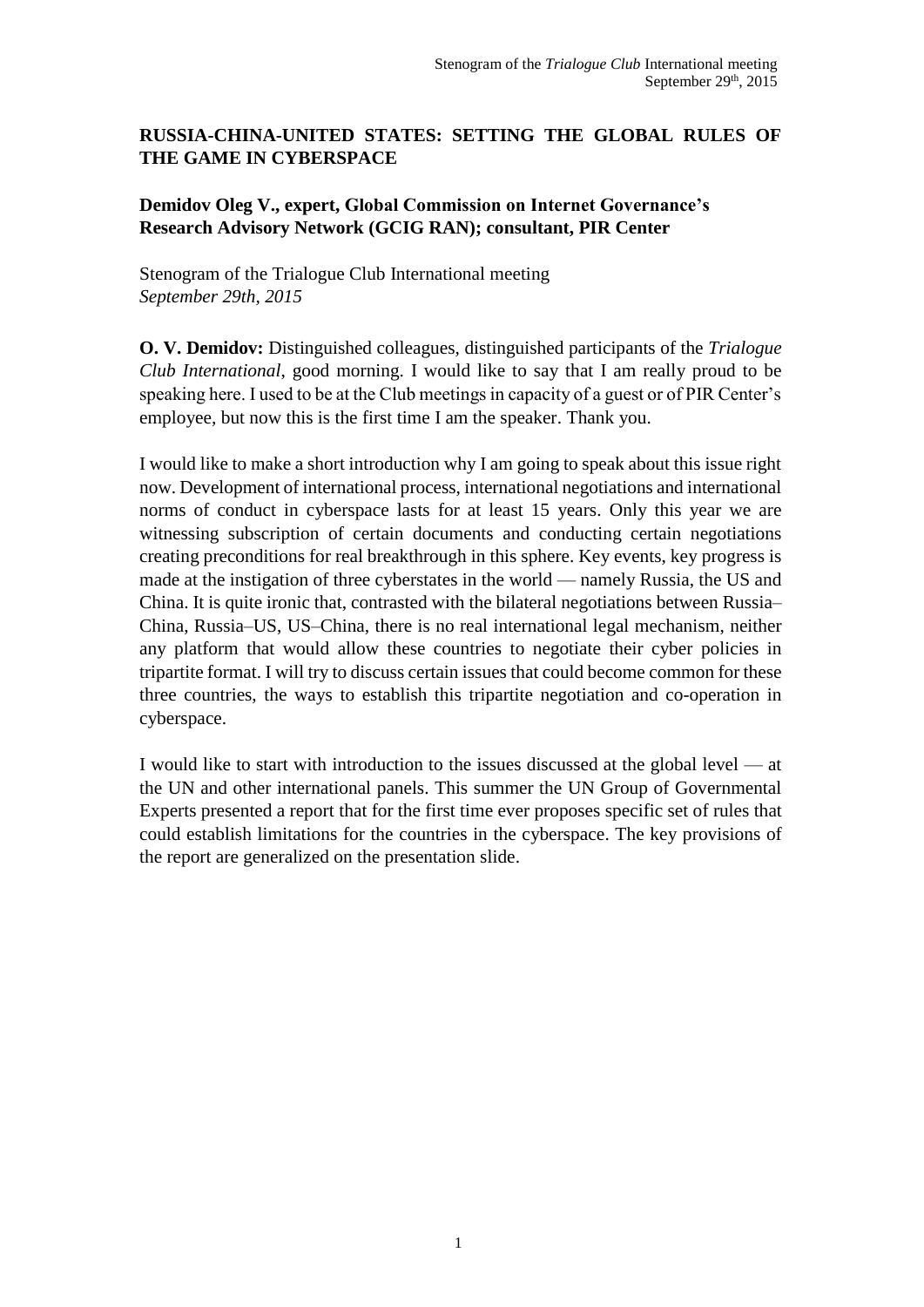

I will concentrate on problems and contradictions of this report that vector the further work of the Group, which is to meet again in 2016.

First, notwithstanding the fact the Group says the UN Charter is applicable to cyberspace, the way it is applicable is not clear, in particular in regard to three key terms defined in the UN Charter. They are *use of force* or threat of use of force in the international relations, *act of aggression* upon the UN member state and *"armed assault"*, as defined in Article 51 of the UN Charter. This question is of practical significance because the US and its NATO allies are developing their own approaches and present their conditions of such approaches practical application in the critical situation in cyberspace.

One of the sources of expert knowledge that forms NATO's approach to this problem are scientific papers of Cooperative Cyber Defence Centre of Excellence situated in Tallinn — especially *The Tallinn Manual on the International Law Applicable to Cyber Warfare.* On the other hand, such states as the USA develop and enshrine in the law their own outlook on the development in this field. In 2015 for example, the Pentagon's Law of War Manual lists preconditions to qualify the cyberattack as the use of force or the armed assault.

It is also worth noting that though such papers as *The Tallinn Manual* and *The Tallinn Manual 2.0* that is to be published in the second half of 2016 are the expert papers, they become the cornerstones of the practical approaches of certain organizations — NATO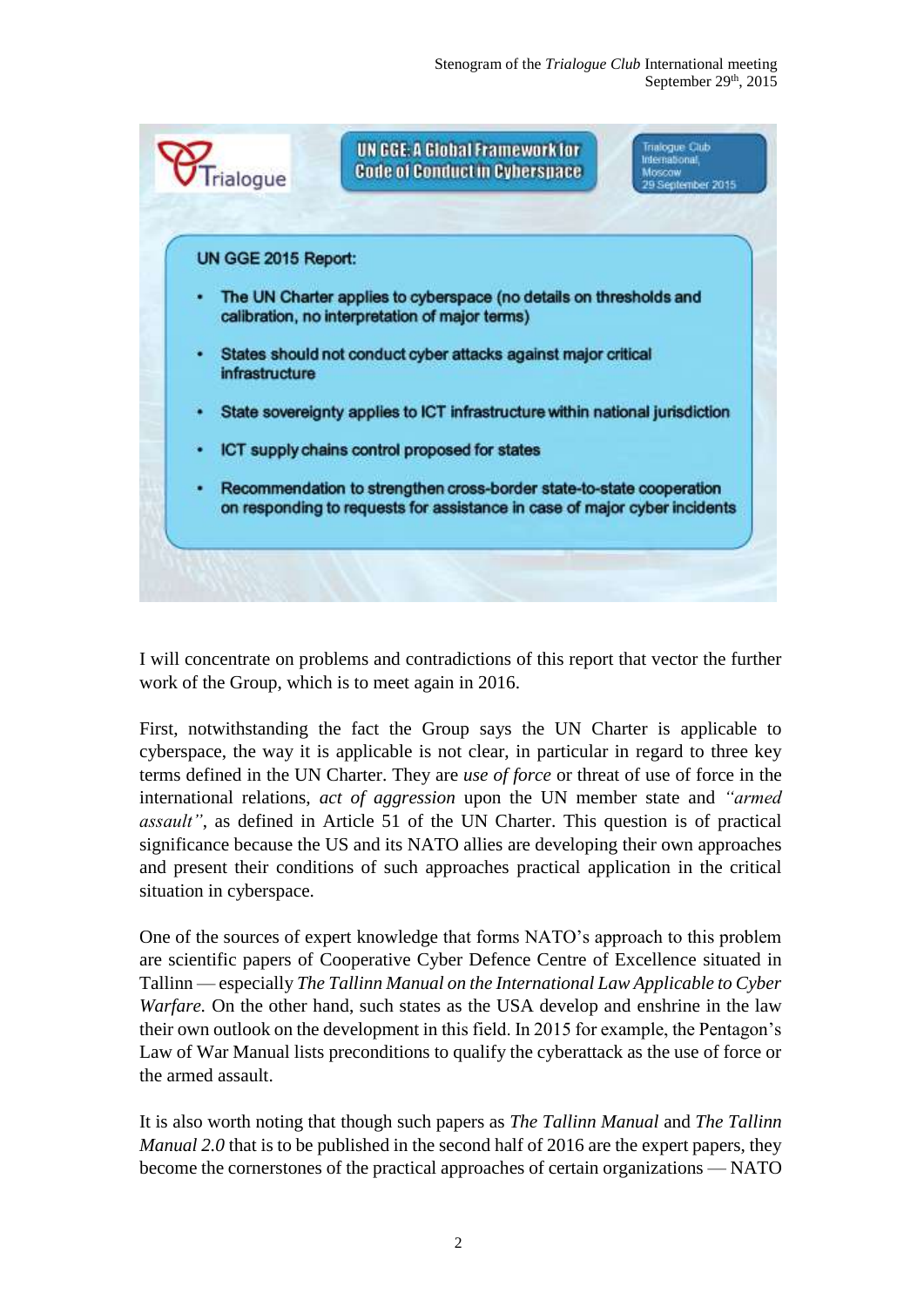among them. In particular, at the NATO summit in 2014 in Wales as part of discussion of the NATO Cyber Defence Concept allies decided to regard certain situations and incidents as an armed attack against the party to the Washington Treaty, which allows to use the Article 5 and exercise the right of collective cyber-defence.

Therefore, the development of theoretical knowledge and outlooks on the preconditions for enforcement of the international law to cyberspace crisis in some countries and regional associations gets ahead of the exploratory work of the UN Group of Governmental Experts. Some representatives of the Group and some members of the international community do not consider that a problem. Other states' position — like Russia's and China's — as well as position of some other member of the Group differs from the approach provided in *The Tallinn Manual* and the NATO's approach indoctrinated in its Cyber Defence Concept.

Position of Russia is quite well known. Russian diplomats state that cyber space is a unique space that requires additional international regulations and establishing of new mechanisms, new treaties, new conventions, better elaborated through the offices of the United Nations as one of the most respected and legitimate international organizations. Russia presented the draft of Convention on international cybersecurity in 2011, and twice  $-$  in 2011 and in 2015  $-$  in co-operation with the Shanghai Cooperation Organisation sent a letter to the UN Secretary General. All those documents reflect the key provisions that are promoted by Russia. Russia and to some extent China attempted to put these provision at the UN Group of Governmental Experts.

What are these provisions? **First**, the right of the state to sovereign control over its own segment of cyberspace, which is the IT infrastructure within its jurisdiction. **Second**, mandatory prohibition of cyber conflicts including cyberwars and offensive cyber operations. **Third**, insufficiency of existing international law instruments and therefore necessity to outline new international binding legal agreements enshrining the rules of conduct of states in cyberspace. **Fourth**, the emphasis on control of content, transferred across the borders of the states through cyberspace and impact of this information on political and social processes. On the slide you can see the difference in technologies and terminology difference in approaches of the US and Russia. The key difference is the emphasis on content and its influence on the mindsets of people.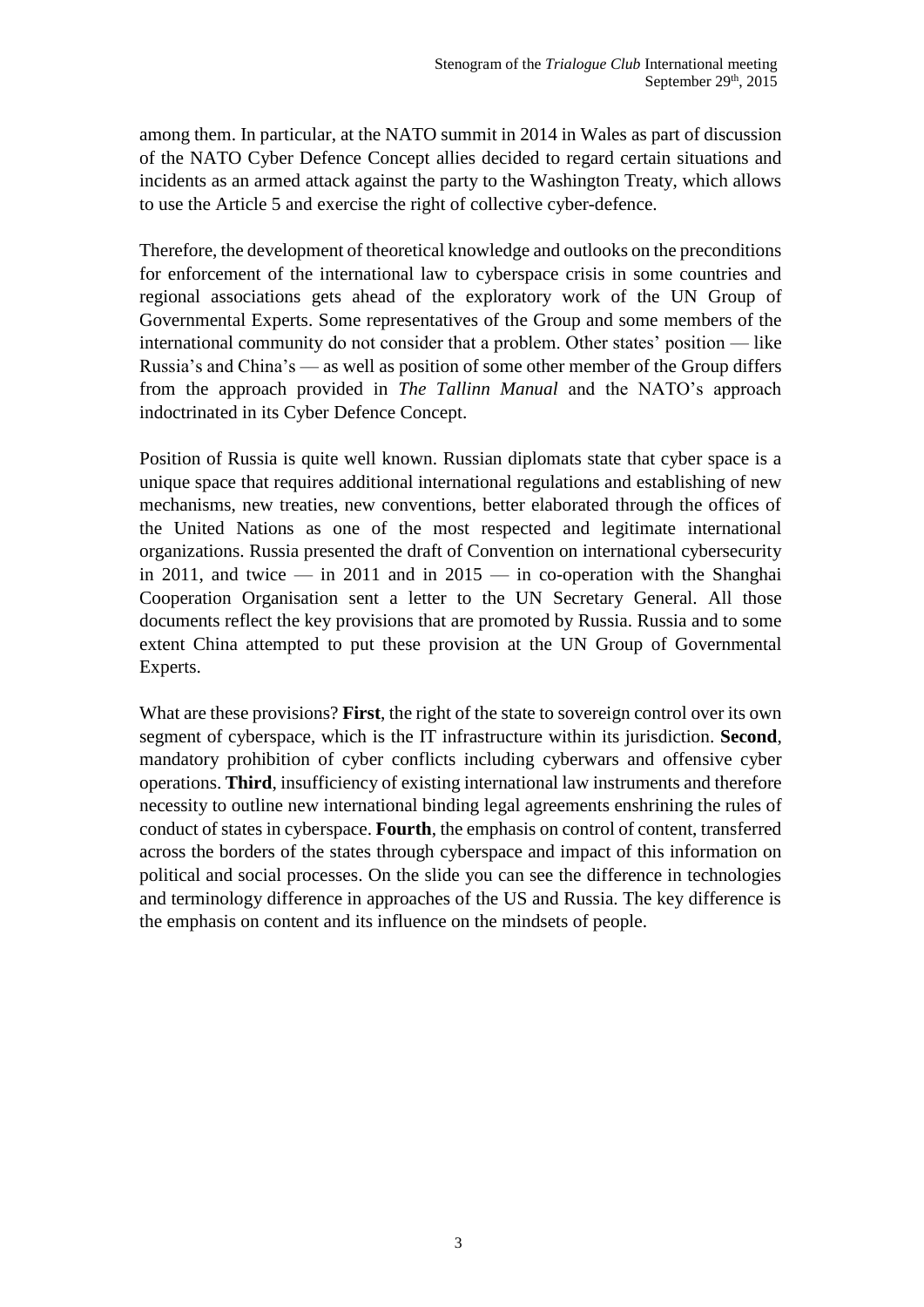

I will summarize the set of rules that experts managed to elaborate regarding their contradictions and the differences between the key participants of the Group — the US and Russia, which have always been the most active and the most different Group participants. Non-aggression to the critical infrastructure and mutual assistance in case of cyberattack of the critical infrastructure is the crucial issue that all experts agreed. That's a breakthrough and a significant step, but problem is the key definitions and the details of such an assistance are not clarified. The definitions of critical infrastructure are very different in China, Russia and the US. Forming an international classification of critical infrastructures is a highly important issue — that, in my expert opinion, is one of the future aims of Russia, China and the USA. Progress in this regard requires at least minimal lift of level of trust for the relationship of this potential *triangle*. For instance, now the Russian-American cyber dialogue is frozen despite previous significant achievements.

The last word to say on the outcome of the work of current UN Group of Governmental Experts: on one hand, Russia and its allies managed to get into the report the concept of national sovereignty applicable to national ICT-infrastructure within its jurisdiction; on the other hand, a bright idea brought by Russian delegation was not supported in the integrated report. They proposed a particular provision on states' cyber non-aggression in relation to the ICT-infrastructure of banks. A rumour ran prior to the Chinese leader Xi Jinping's visit to the US, that the same provision in the forthcoming agreement is discussed by the parties. But it didn't appear in the final communique. I pinpoint it by only one reason: that would have established a certain critical infrastructure object class, and that would have been a dramatic step forward in relation to international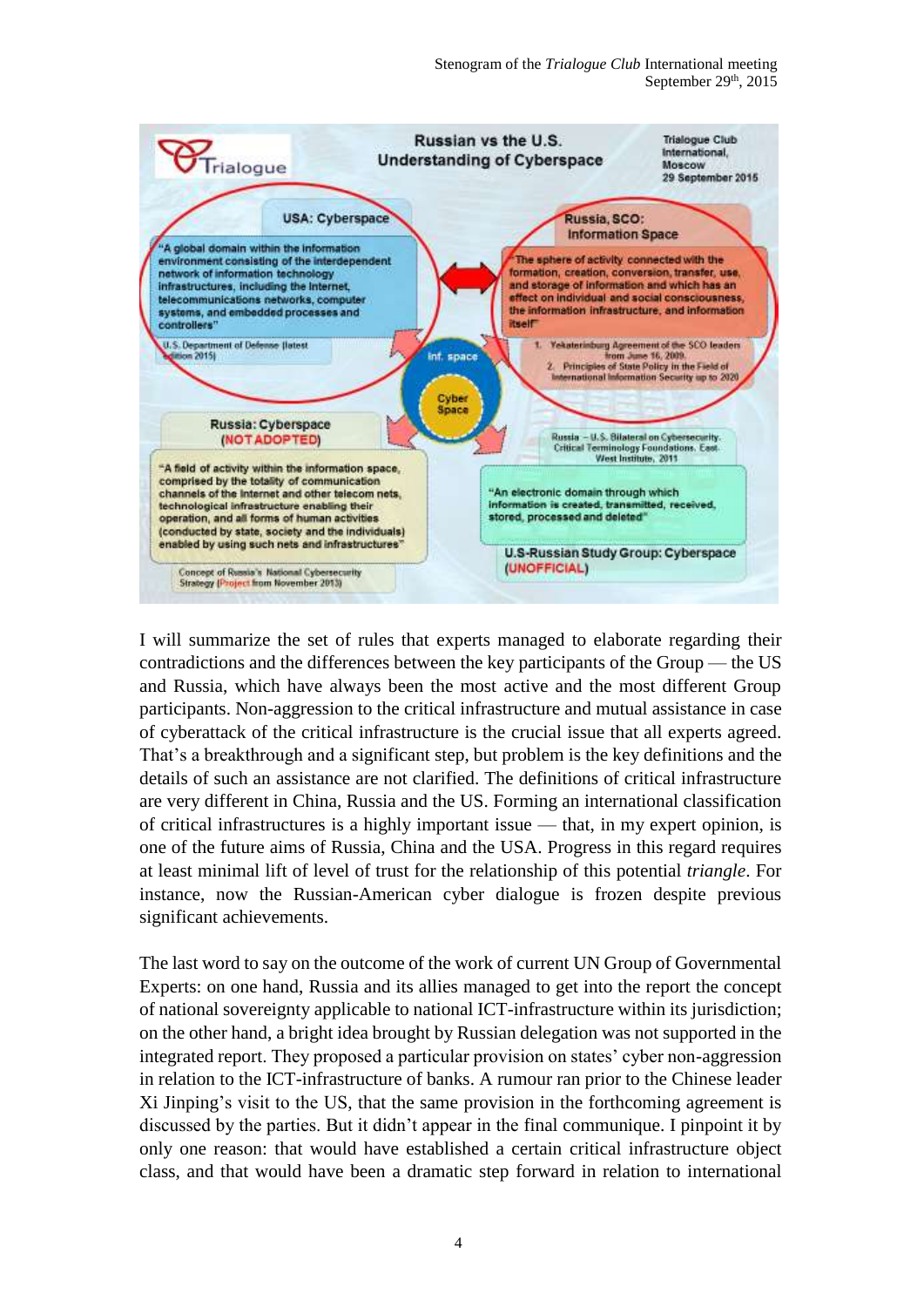legislation. States' responsibilities remain abstract as long as they talk on nonaggression upon critical infrastructure at large — the objects are not clear. Defining infrastructures as critical — e.g. banking, telecommunications, nuclear, any establishes an obligation for the states and a common ground for the technical staff. The last one interesting provision in the report: the governments must control the ITproducts supply chain in order to exclude *hardware Trojans, backdoors* and use for a purpose other than stated before.

From the UN Group of Governmental Experts report I would like to come to special bilateral relations between Russia–China, Russia–US and US–China. Now I would like to remind you what Russia and the USA have achieved in this respect at this time. The key achievement was the set of agreements signed by presidents Vladimir Putin and Barack Obama in 2013. Those agreements provided confidence-building measures and propelled the relationships in this field to the new level. One of the achievements is establishing a data exchange channel operated by high-level officials in case of potential grave crisis such as an attack of Russian critical infrastructure from the US territory or the other way around. In addition to this express channel for high-level officials another 24/7 channel based on National Nuclear Threat Reduction Center was established. The infrastructure of the cold war served the purpose of providing cyberspace security. In addition, there was a provision on exchange of information on cyberspace problems between national Computer Emergency Response Teams (CERTs). The document also created a bilateral working group for developing the agreements, its expansion and evolution as well as strengthening confidence-building measures. I have to say that Russian diplomacy in the name of Andrey Krutskikh, special representative of the Russian president for international cooperation in the field of information security, recognized the significant practical usefulness of these agreements to the Russian Federation. Mr. Krutskikh in his interview mentioned that the emergency information exchange channel was in high demand during the Sochi Olympics in February 2014 when the Olympics infrastructure was being under cyberattacks. Unfortunately shortly after the Olympics the working group and then the whole set of measures was frozen due to the Crimean crisis and then the Ukrainian crisis. The US Department of Defence issued the latest Cyber Strategy in Spring 2015, and this strategy reflects this fact. It says dialogue on strategic stability in cyberspace is frozen with Russia and continues with China. The strategic aim in Russia–US bilateral relations for the moment is reestablishing the level of trust that existed in February 2014. Moreover, the logic and the essence of the set of measures that existed in Russia– US relations could serve as a model for other bilateral and multilateral agreements. Firstly, the summarized version of the Russia–US agreements excluded all disputable points, namely content issue, information impact on political processes and so on, concentrating on infrastructure issues. That is the field for the technical staff that easily finds common ground and sees the threats. The 24/7 work of the information exchange channel is crucial as it establishes constant co-operation of technical experts, and they establish atmosphere of credibility. The trust is being fortified while they work together. That drastically differs from the treaties that in black and white articulate some interaction mechanisms that in fact are used only from time to time.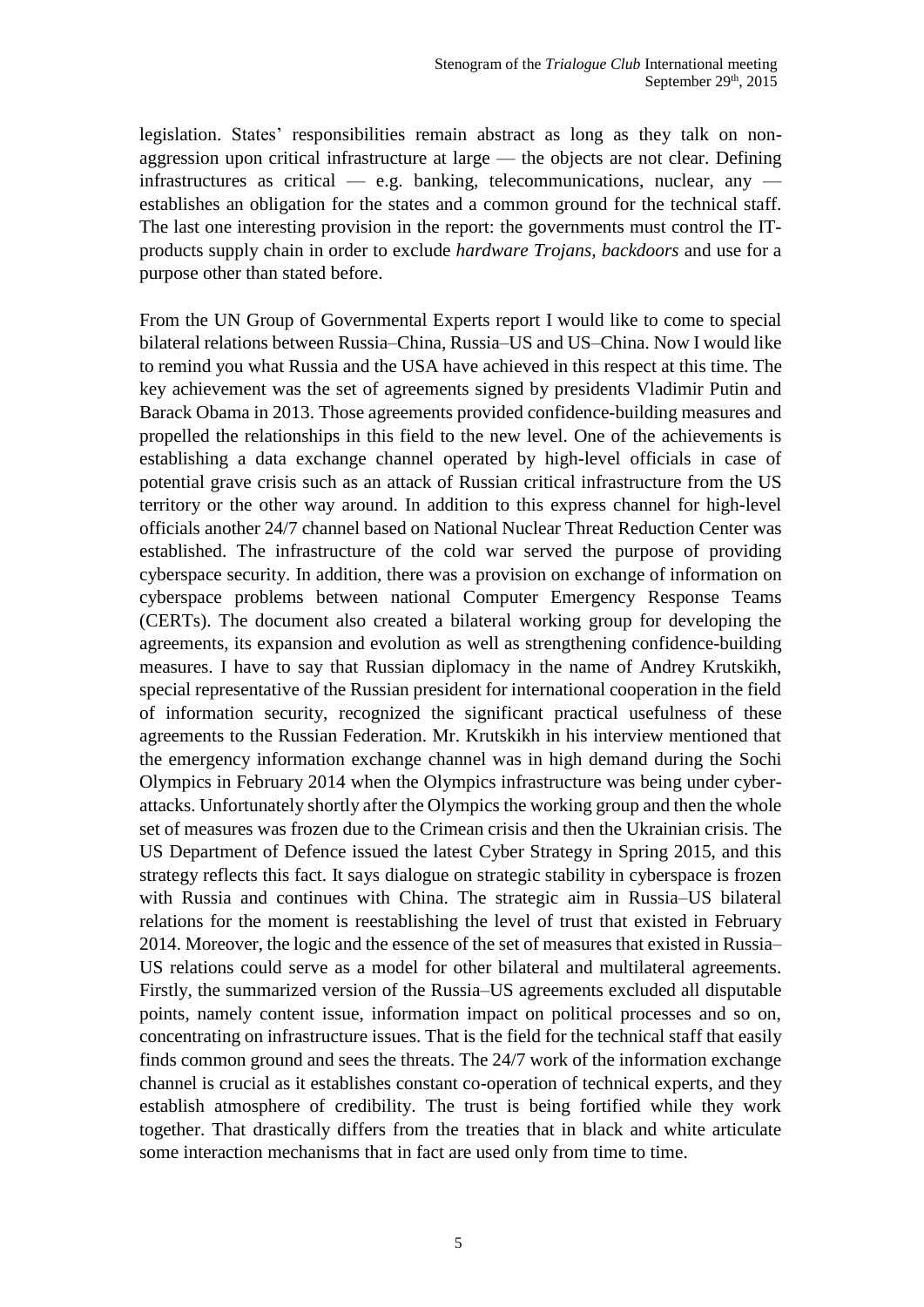Let's consider Russia-China agreement signed on the 8th of May 2015 as an illustration of my previous statement. The agreement has a long list of different measures for safety cooperation and governance in cyberspace — some 15 points. Some of them are presented on the slide.



In technical sense, Russia-China agreement is wider and more intricate than the Russia-US one of 2013. On the contrary it is just a framework deal that is not loaded and doesn't have any technical co-operation mechanisms. That is the fundamental difference with the Russia-US agreement. The other difference is that the Russia-China agreement is highly ideological. It delivers the parties mutual outlook on the international legislation in regard to the cyberspace, like internationalization of global internet governance, in other words, brining key internet infrastructure under control of intergovernmental organization. Therefore the Russia-China agreement is more of a declaration of the identity of views of two states on international cyber legislation. On the other hand, the document signed is a good background to develop a practical measures set. They might appear as specific documents signed as part of the wider agreement. That will be a lengthy gradual process, which cannot stay within one document as the Russia-US agreement.

We briefly reviewed Russia-China and Russia-US co-operation in cyberspace governance and cybersecurity. The third element of this *big triangle* is China-US cooperation. The agreement the parties came to recently is a breakthrough, and I suppose the those here present are aware of why it is. The US have always been thought to separate the cyber espionage and cyber operations motivated with national security, or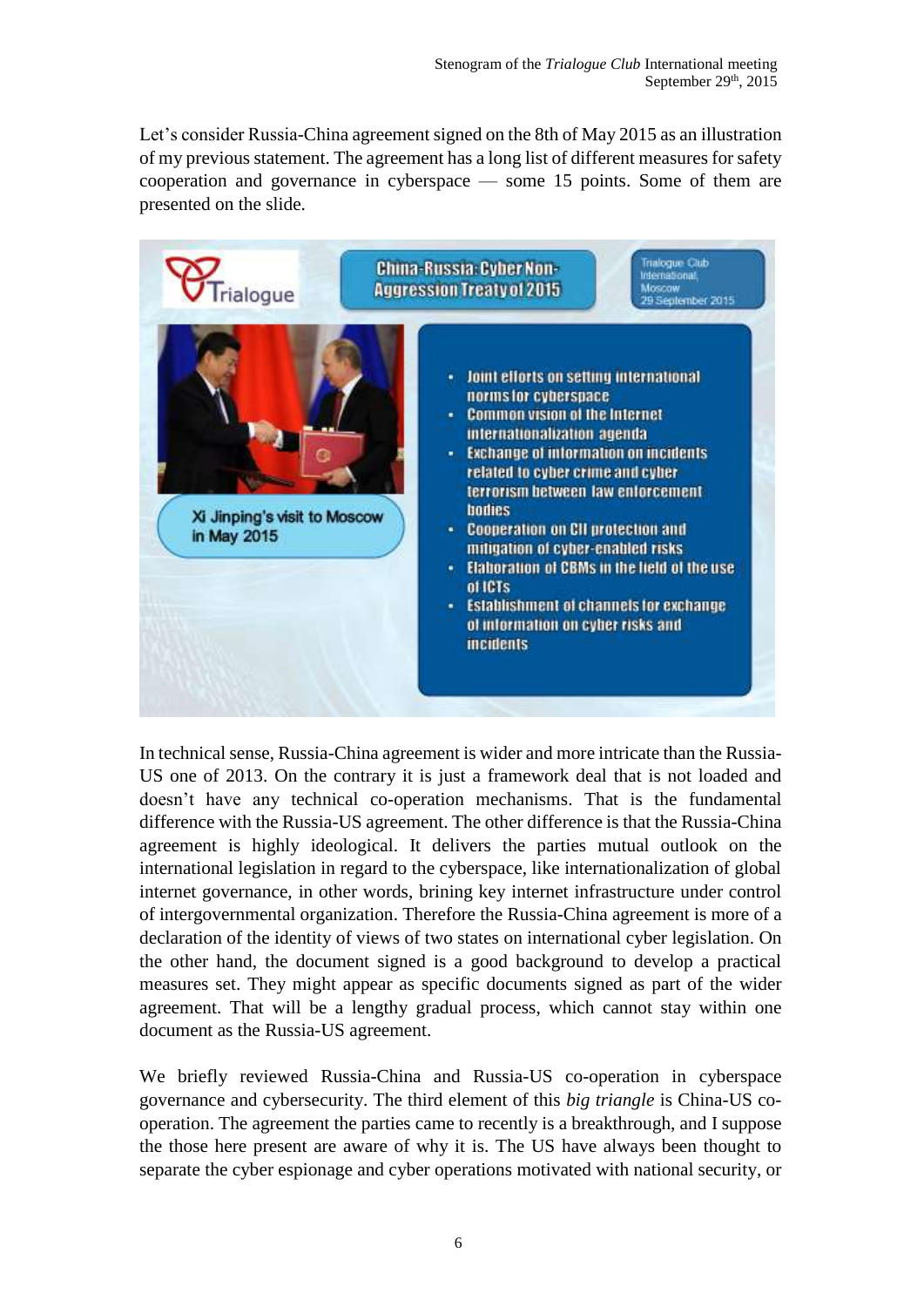with economic reasons — that is stealing certain commercial secrets, intellectual property that could be later used in international trade in the work of corporations or governments. Of course the most painful issue in the US relations with China was the industrial espionage. Chinese hackers are behind some 80% of attacks on American networks according to the statistics. China is thought to be the main beneficiary of hacking activities against trade secrets of American companies, and the damage from these activities could be counted in billions of dollars every year. At the same time it is quite difficult to prove from technical and legal points of view those facts, and it was considered that it was impossible to pressure China in this respect. That's why the agreement concerning the industrial espionage was not an expected outcome of Obama and Xi meeting. The agreement concerning non-aggression to the critical infrastructure, cyber assaults was more anticipated. So much the more surprising was the mutual understanding of Barack Obama and Xi Jinping on this issue. The ground for this understanding can lie in the threat of imposing sanctions against Chinese companies and citizens for economic espionage. Information on such sanctions appeared in August 2015. The legal mechanism of these sanctions could be based on presidential directive against American citizens that could be changed and used against Chinese citizens and companies. The mechanism considers four reasons for sanctions imposing:

- 1) Attacking American critical infrastructures.
- 2) Attacking key American computer networks.
- 3) Stealing trade secrets and intellectual property of American companies and government.
- 4) Direct benefit from stealing trade secrets in a cyber-operation.

The last point is the most interesting and the most powerful from the practical point of view.

It looks like the real prospect of introducing such mechanism against Chinese companies, suspected by American intelligence agencies in economic cyber-espionage, threatened China enough to abide by an agreement that prohibits large-scale industrial cyber-espionage. The agreement fuels lots of debate on the real value of the deal, which virtually is no more than declaration of intentions and is not supported by any monitoring mechanisms or other verification measures. I take the liberty of assuming that even as a declaration of intentions this agreement is an important breakthrough for the White House and a step forward, and it is assured by economic deterrence instead of monitoring mechanisms. China will deter from economic espionage due to the perspective of imposing sanctions.

I'd like to fix your attention on this once again. Pundits and governmental experts longtime thought that military deterrence worked in cyberspace, saying the states would deter from the largescale cyber-operations against each other as soon as their own military facilities in this case became vulnerable. This deterrence though does not work as well as it thought to do. The economic deterrence is much more efficient. An example: In 2012, only the Pentagon networks were reported to withstand 8-10 million tests for security gaps. Those were not attacks but simply test for the perimeter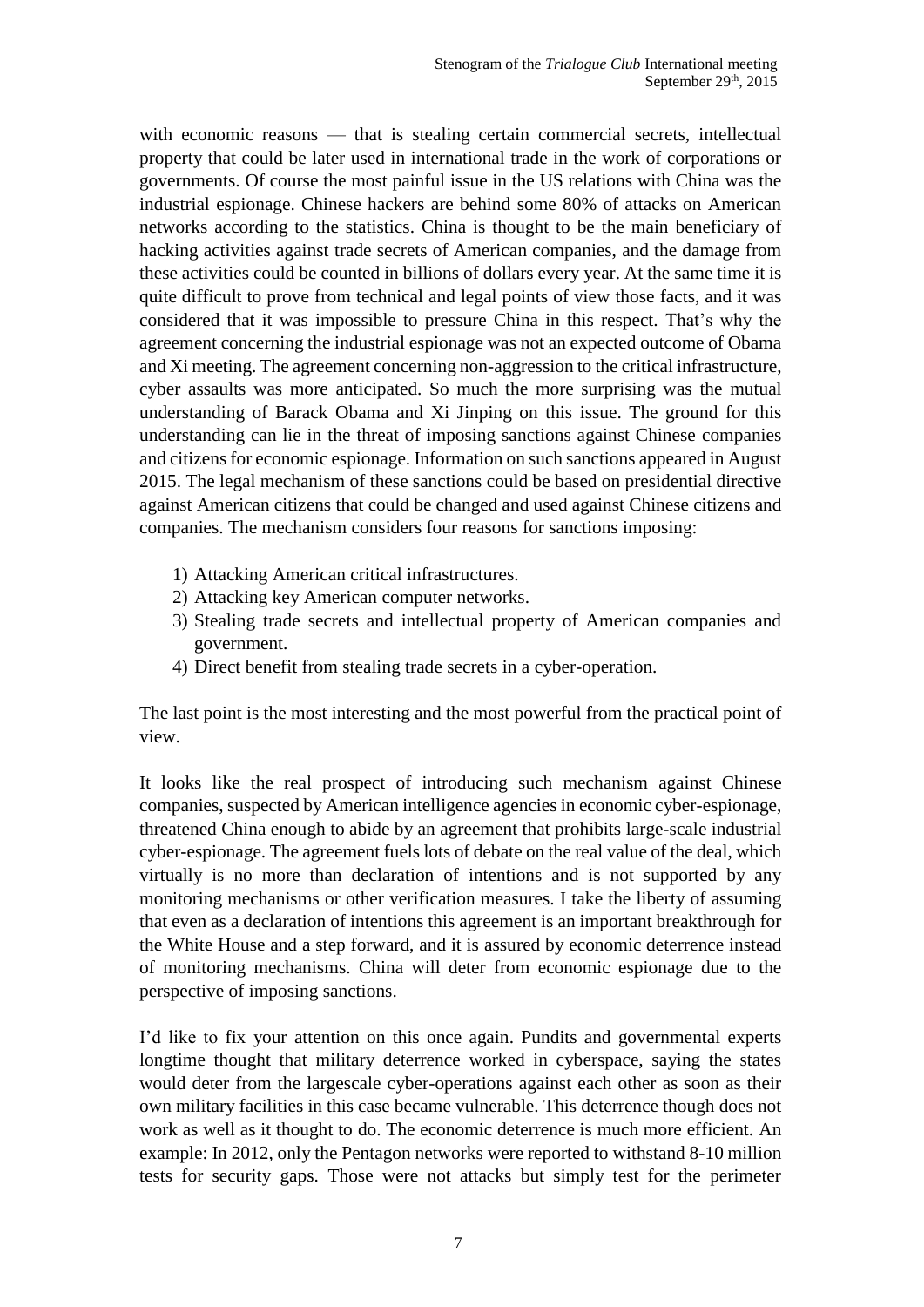vulnerabilities. The figures grow every year. Someone tests vulnerabilities of American networks and Americans test strategic networks of other states in the same way. The intelligence services confrontation is very dynamic but it is concealed from the strangers, and the critical infrastructure never is destroyed. It is easier to follow the economic-reasoned attacks due to their aftermath. During Barack Obama and Xi Jinping's meeting international cybersecurity companies noticed the sharp decrease in number of such attacks. In other words, even with no technical support the China-US agreement affects the situation.

Those are the bilateral relations between the parties to the *big triangle*, but there are no tripartite relations as such. Why should we distinguish this *triangle*? Because China, Russia and the US together as the participants of the international dialogue in the field of cybersecurity have such force and wield such influence that any agreement among them could become a real precedent and a signal to the international community. They are the minimum critical group that could change the international regime of the conduct, and it could influence the situation in cyber security. Unfortunately or fortunately, neither India, nor Japan or the EU are needed that much. Speaking on the EU it is not so regarding issues of privacy and personal data but regarding military security, these three players are enough.

This way, there is a chance to conclude an agreement inside this small group when there is no chance to reach an agreement in a wider group  $-$  e. g. The UN Group of Governmental Experts. Private sector could be very effective mediator that covers up the contradictions and differences between states. The private sector activity in international disputes on states' conduct in cyberspace grew drastically in 2015. For instance, a list of norms presented by Microsoft last spring is presented on the slide and I would say they are good enough to be concerned.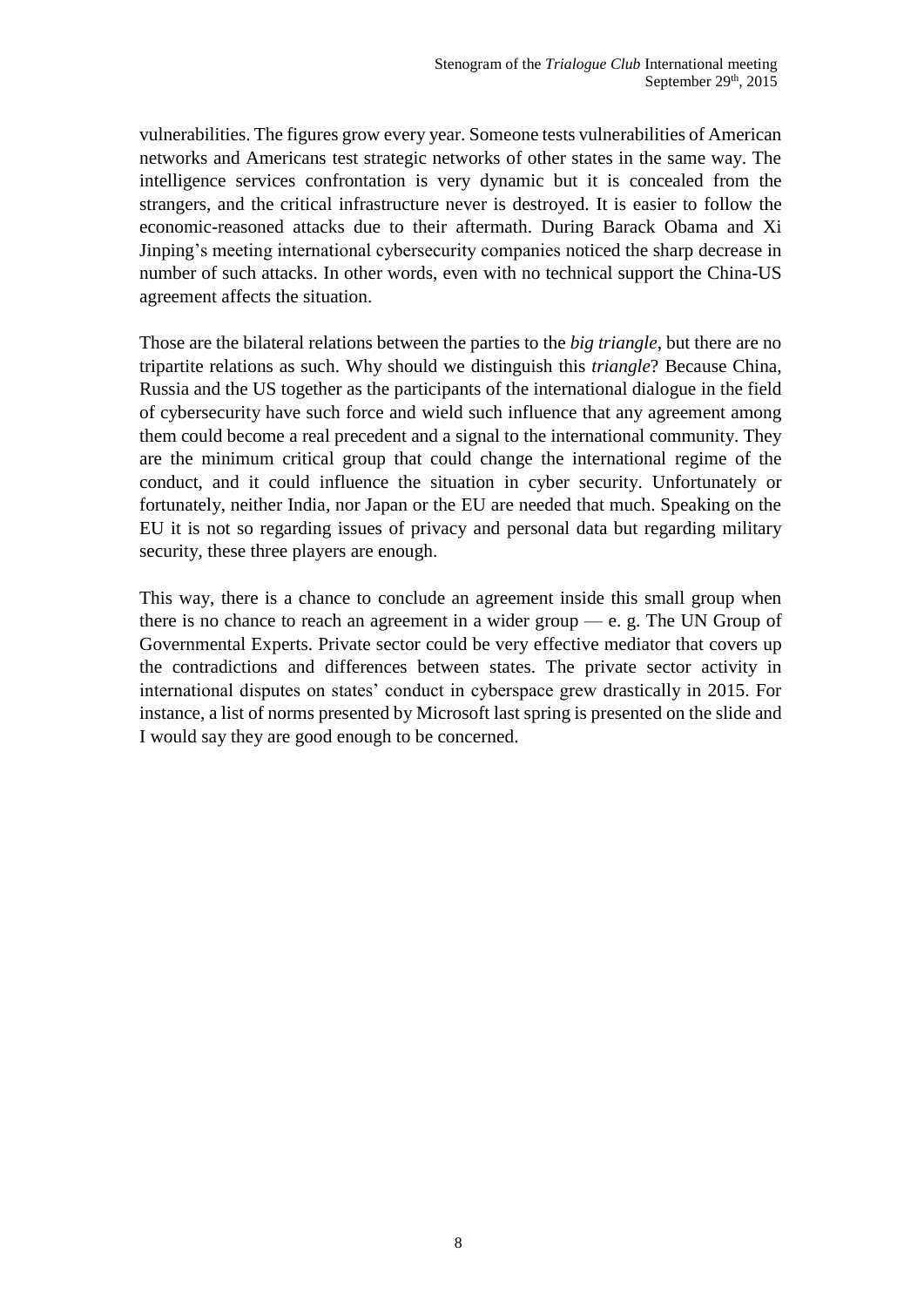

The private sector indeed is entitled to participate in these disputes. In September 2015, at the Global Cyberspace Cooperation Summit in New York one of the Microsoft toplevel managers mentioned that it is the private sector to suffer the most from the cyberoperations conducted by the states using highly developed, complex malware. Thus, the Microsoft had to reinstall software on almost all working stations in the world to deal with the zero-day vulnerability used by the computer worm *Stuxnet.* That cyberoperations worth *Microsoft* and other IT-companies millions of dollars, which makes them rightful party to the discussion.

As a result, in my opinion, we get a rather modest composition of international dialogue. Three countries compose a *large triangle,* in which they cooperate bilaterally, and a separate party to this dialogue — the private sector — that could broker the deal.

Finally, I would like to present my expert vision of a potential negotiations between the US, Russia and China with the participation of the private sector. **First**, it would be highly valuable for the participants to elaborate a classification of critical infrastructure objects and to adjust differences in that field. **Second,** a tripartite initiative on cyberattacks attribution would be reasonable in case the attack passes through several states or through a number of command-and-control servers and the origin of the operation is vague. A tripartite co-operation of Russia, the United States and China is very important from this point of view. These three states possess strong technical competence, a high-level technical expertise for investigation and cyberattacks attribution. On the other hand, these three countries appear to be the source of many cyber-incidents. Many cyberattacks are allegedly conducted with the use of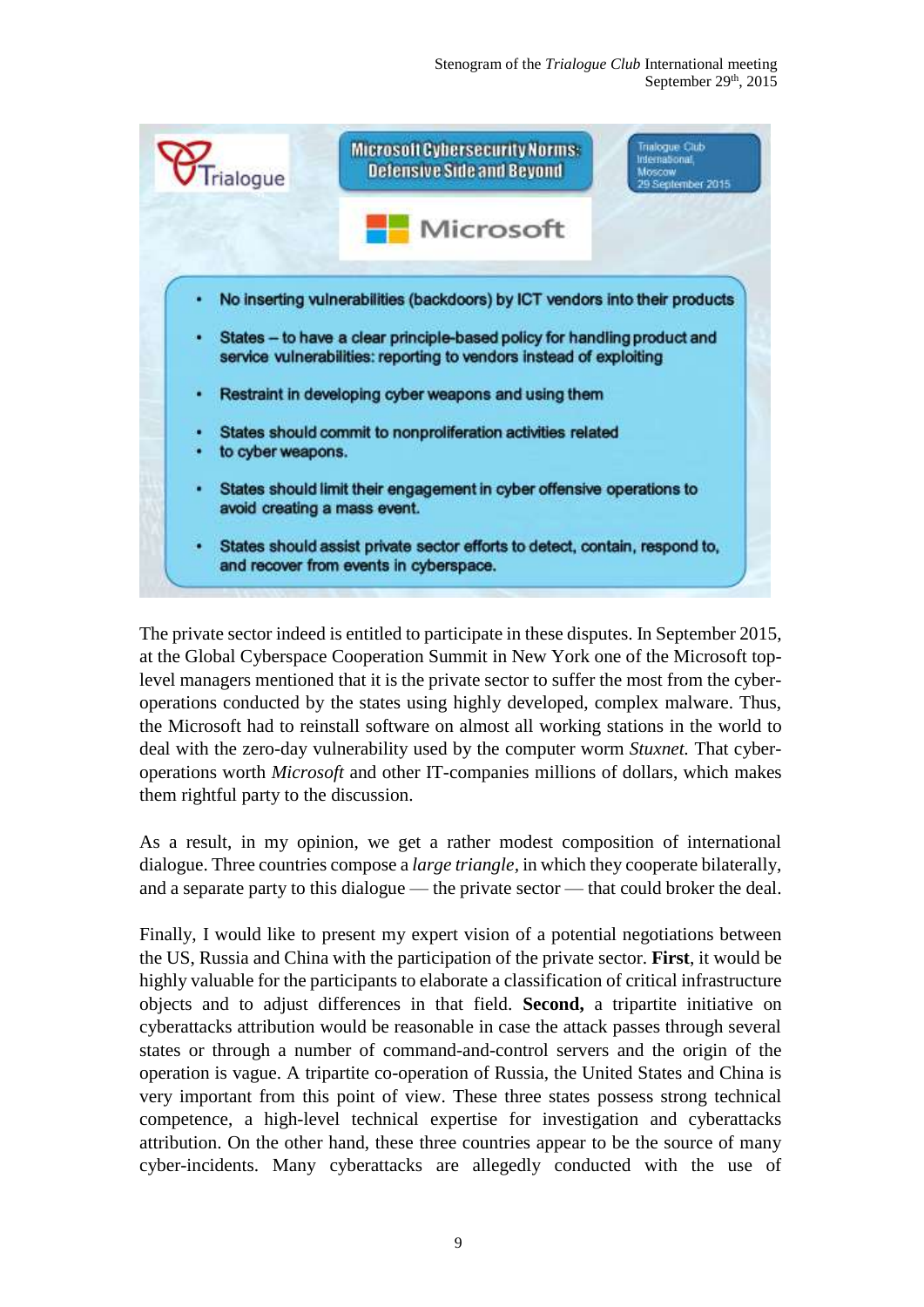infrastructure or with the participation of persons based within the territories of these countries. Moreover, cyber-attribution co-operation involves CERTs co-operation. That co-operation existed between Russia and the US, China and the US, and China and Russia are setting it now, but a tripartite co-operation would be much more helpful. **Finally,** a long-term and an ambitious aim for the three countries would be voluntary negotiations on self-limitation of offensive cyber operations. That would help these three countries exceed the bounds of previous agreements, which is very important assuming the fact that Russia, the US and China are the major cyber-powers, and the military potential of these powers is aimed at each other. Just to be clear, I have to say that though Russian and China are thought to be the ideal partners and to refrain from attacking each other in cyberspace, that is not quite the case. At least, the *Kaspersky Lab* experts repeatedly report on dealing with Chinese malware and numerous network attacks of Chinese origin. To conclude, every participant of this *triangle* has plenty to negotiate with others regarding self-restraint in cyberspace.

I would like to stop my presentation now and answer your questions.

**Tomáš Zipfel:** I am from the Embassy of Czech Republic. You mentioned three major nations in cybersecurity. Are there other nations effective in terms of making effort towards the agreement or some other regulations in cybersecurity?

**O. V. Demidov:** Most of European nations are quite active now in the field of international dialogue on cyberspace and on cybersecurity. The UK has been very active in setting very high standards for technical cooperation between cyber emergency response teams. In addition, it has its own national cyber security strategy, which has been permanently updated and provides the set of provisions for international co-operation on exchange of data to fight cybercrime, to exchange information on cyber incidents among technical specialists from cyber emergency response teams and so on. Russian diplomats including Mr. Krutskikh whom I mentioned previously have been reporting that they have been conducting negotiations with a number of European nations on the issue of bilateral agreements on cyber cooperation more or less similar those one we have with the US. If I am not mistaken France was mentioned among potential partners of Russia in this field. Among European nations, the cooperation has been taking place within the framework of the Council of Europe where they have the Budapest Convention on cybercrime. Starting from 2012, the work has been going on within the framework of the OSCE on the set of confidence building measures for cyberspace.

As for other regions and other non-European nations, in recent years India has become a very significant player in the field of global cyber policies. In 2013, there was some memorandum of understanding with regard to international cyber security policies between Russia and India. While India is also promoting its own view and its own approach to the issue of norms and rules of behavior in cyberspace in the UN. Starting from 2013, from Snowden revelations on global electronic espionage, Brazil has become an active participant of the global dialogue on protecting privacy on the internet and setting standards for encryption of data, for cybersecurity and countering global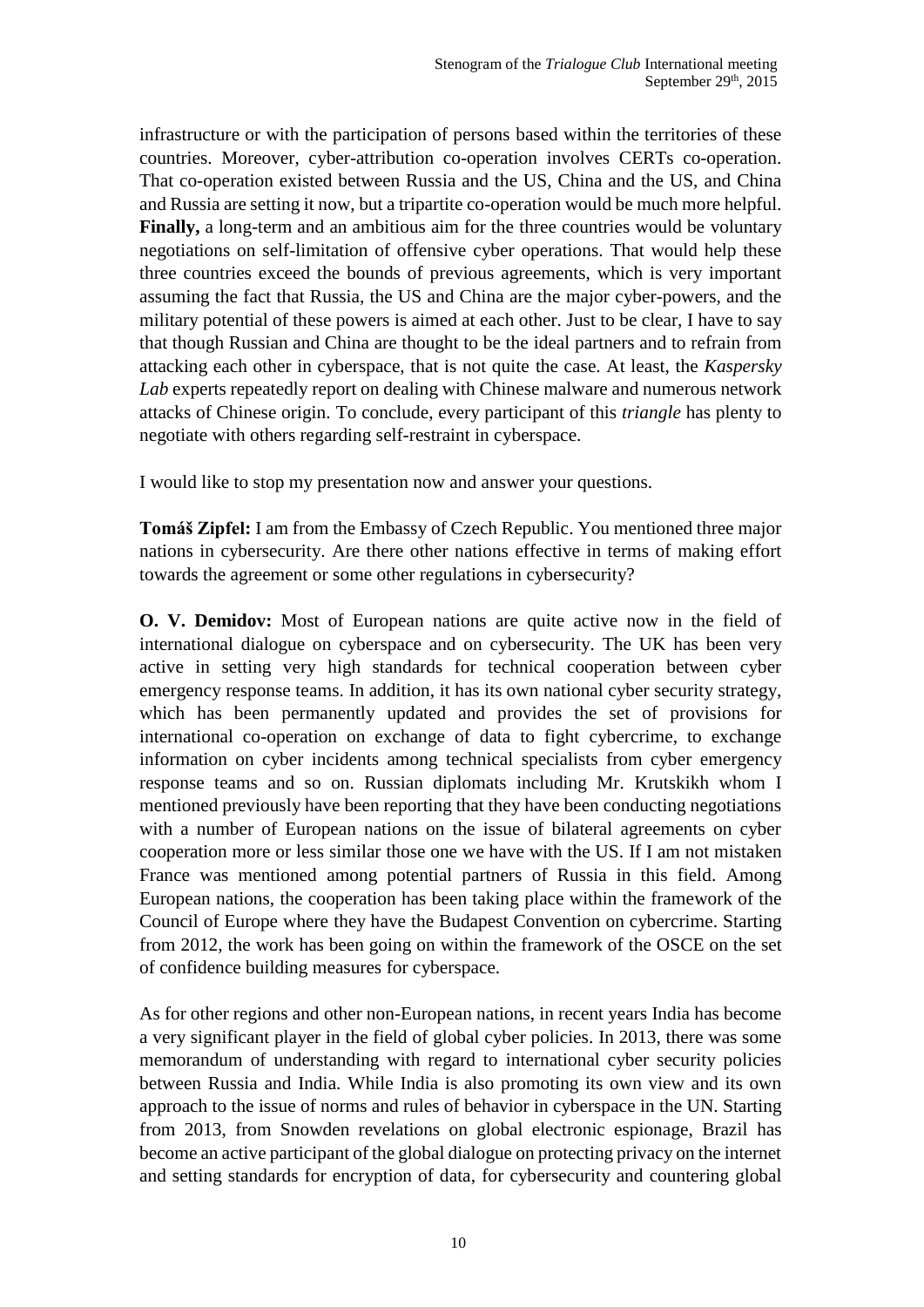electronic surveillance. Brazil supported th UN GA resolution on protection of privacy in the digital age in the end of 2013. In addition, Brazil hosted several major conferences on the issues of just and transparent internet governance and privacy protection. Brazil adopted a major piece of national legislation on internet governance and protection of privacy protection and cyber security in some aspects such as encryption of data and fighting cybercrime which is known as *Marco Civil da Internet*.

In fact many dozens of nations have become proactive participant of international dialogue on cyberspace but it is not always enough to be active. You need to have considerable military potential in cyberspace, you need to have considerable economic and technological potential. The highest concentration of all three kinds of such potential we have when we deal with Russia, China and the US.

**Nurlan Alkenov:** I represent the Kazakh embassy. I would like to thank Oleg for a very useful report. Last week I participated in the research and application conference dedicated to shielding youth from extremist and terroristic ideology. One of the reports presented said, that nearly 1,900 young people left Russia for Syria over the last years, and they fight for the ISIS, and they did that affected by numerous disruptive websites. I have to mention that the Kazakh population is ten times less than Russian, and some 400 Kazakhs are now in the ISIS, so for it is the urgent problem. The report at the conference said also, these websites use super-high technologies to influence people's minds. I would like to know what we could do to counter with this phenomenon.

**O. V. Demidov:** First, there are no efficient international mechanism to ban websites that promote extremist ideology. There are some limited measures regarding the content of the websites. If I am not mistaken, in mid-2000s, an additional protocol to the Budapest convention, regarding websites distributing extremist and xenophobic data, was adopted. Meanwhile it was easier to agree on the definitions of extremism and xenophobia than on banning extremist and xenophobic content. That became an issue of interpreting national legislation. The threat you've mentioned, the threat of the ISIS, might stimulate the European Council to develop the Convention mechanisms this way. I am not sure for what it's worth.

Other regional co-operation formats exist, that have less contradictions on terrorism and extremism definitions. The CSTO is one of them. In the framework of the CSTO, law-enforcement agencies annually conduct combined operations to unravel and ban websites distributing illegal content, e.g. extremist. "Weed" and "PROXIE" combined operations are the example of such reciprocity. However, the regional co-operation is not sufficient to fight the problem. Those who produce extremist information and the very websites that distribute this information commonly are not situated at the territory of the CSTO member states.

Two ways exist here; one is not exclusive of the other. Diplomatic efforts could be invested in adoption of international agreements countering extremist and terroristic information in the broadest framework, if anything, at the UN. In the meantime, effective information war forces are to be established the sooner the better. These forces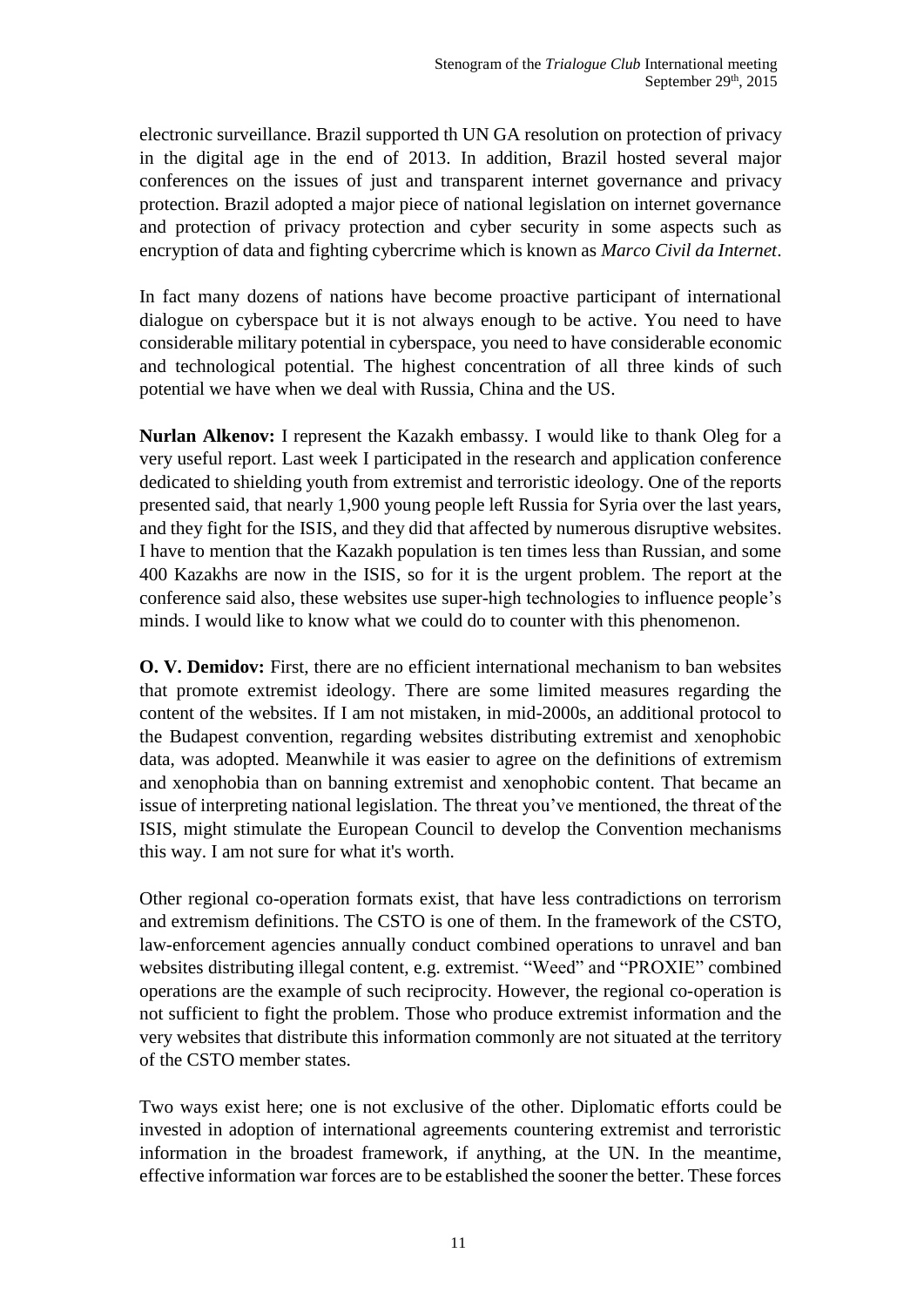should carry on counterpropaganda through the same channels that the ISIS recruiters use.

You've mentioned, the extremist and terrorist recruiters use super-high technologies to reach their goals. That is not quite true. What they use is software for instant communication: social networks, messengers, video streaming — the channels that are the most popular among youth and that allow in several seconds spread any multimedia content. The Islamic State learnt the rules of the new media genre, it creates appealing shocking content targeted at its core audience — the things that distinguish social networks from the Web 1.0. Law-enforcement agencies alone would face serious difficulties fighting with extremists in the internet as soon as the counterpropaganda has to involve core audience studies, creative work of young people and some inventiveness. I consider the funny videos shot in the US, parodying the ISIS, to be a good example in his case. The videos make the ISIS' thought-to-be appealing ideas ridiculous, and laughing at something means destroying it.

I will repeat myself; this should go hand-in-hand with national policy, diplomatic efforts to create co-operation mechanisms, international legislation and criminalization with following criminal indictment of the people involved.

**A. F. Zulharneev:** The Western countries are known to repel Chinese government offer to limit the content distribution. Does the new situation change the position of American and European officials and pundits concerning the content issue?

**O. V. Demidov:** The question is very interesting and tricky. I see this as rethinking the requirements with emerging understanding of necessity of officially enshrined in the legislature joint efforts to fight with clearly illegal and extremist content. The realization of insufficiency of narrow regional measures and agreement appears, they see they have to work with the countries that pursue other approaches. However, there is incomprehension of developing of this issue without betraying the principles  $-e.g.$ the freedom of access and distributing of the information, the freedom of expression on the internet. It is not clear yet, how the extremist and terroristic content can be criminalized without betraying these principles. This brings us back to the definitions issue. To find the definition of extremist and terroristic content that would suffice Russian, American and the EU law-enforcement agencies and wouldn't be considered the infringement upon freedom of speech, is horribly difficult. The tremendously increased efforts of extremist and terroristic ideologists, in my point of view, will stimulate Russia, the EU and the US to overcome the divisions and embark on long, scrupulous and nettlesome work on developing those definitions.

**Jeffrey Valdez:** I am from the Economic Sector of Embassy of the Republic of the Philippines. During the presentation, I have wanted to ask a question on qualifications of these three countries. The representative of Czech Republic asked the same question on the *great triangle*. You have said it is primarily about their technical capabilities, responding to and possible carrying out attacks, especially in the military sector. I recall many content providers are based in the US and overwhelming number of websites.